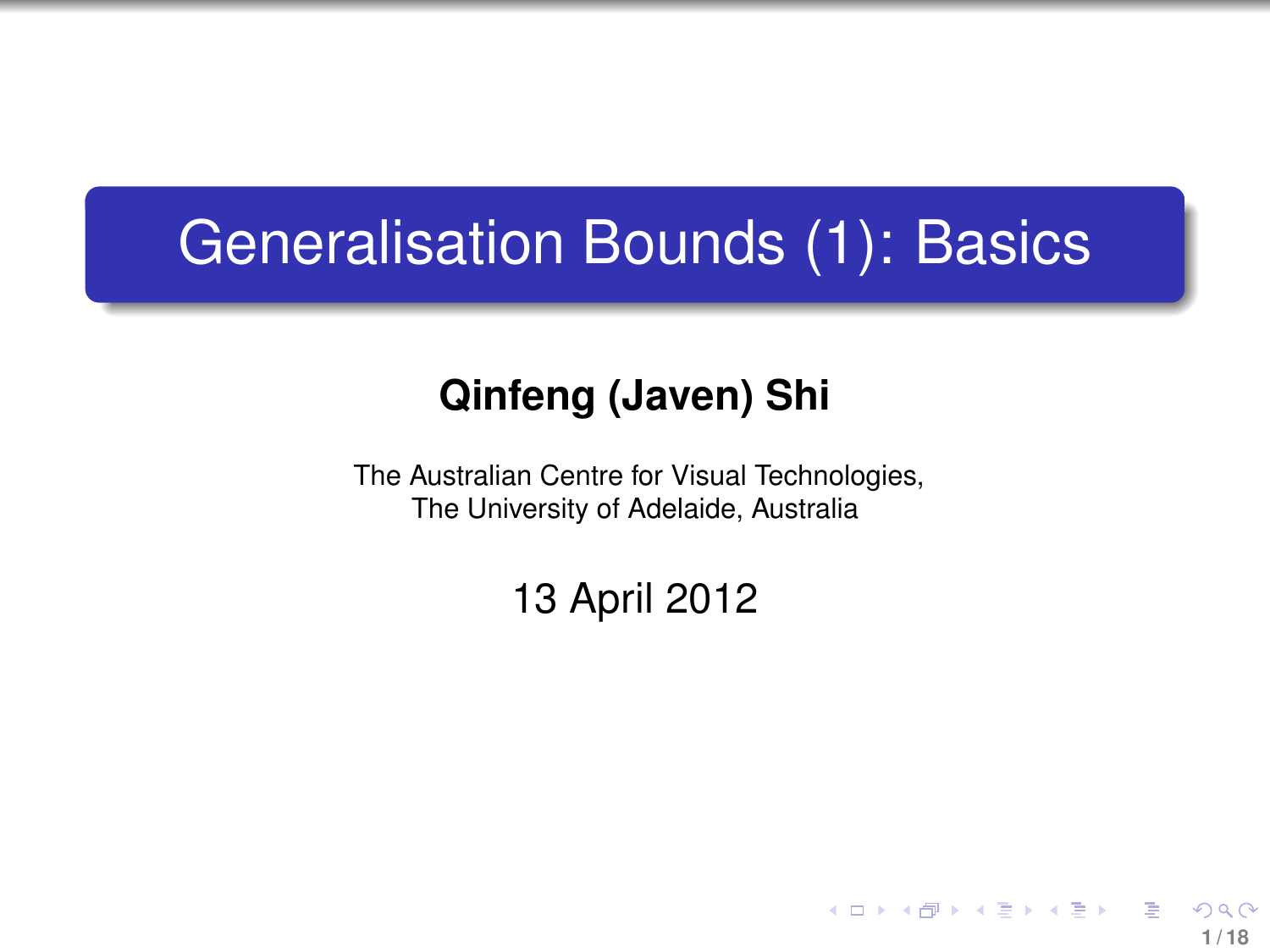Generalisation Bounds:

- **1** Basics (Today)
- **<sup>2</sup>** VC dimensions and bounds
- **3** Rademacher complexity and bounds
- **<sup>4</sup>** PAC Bayesian Bounds
- **<sup>5</sup>** · · ·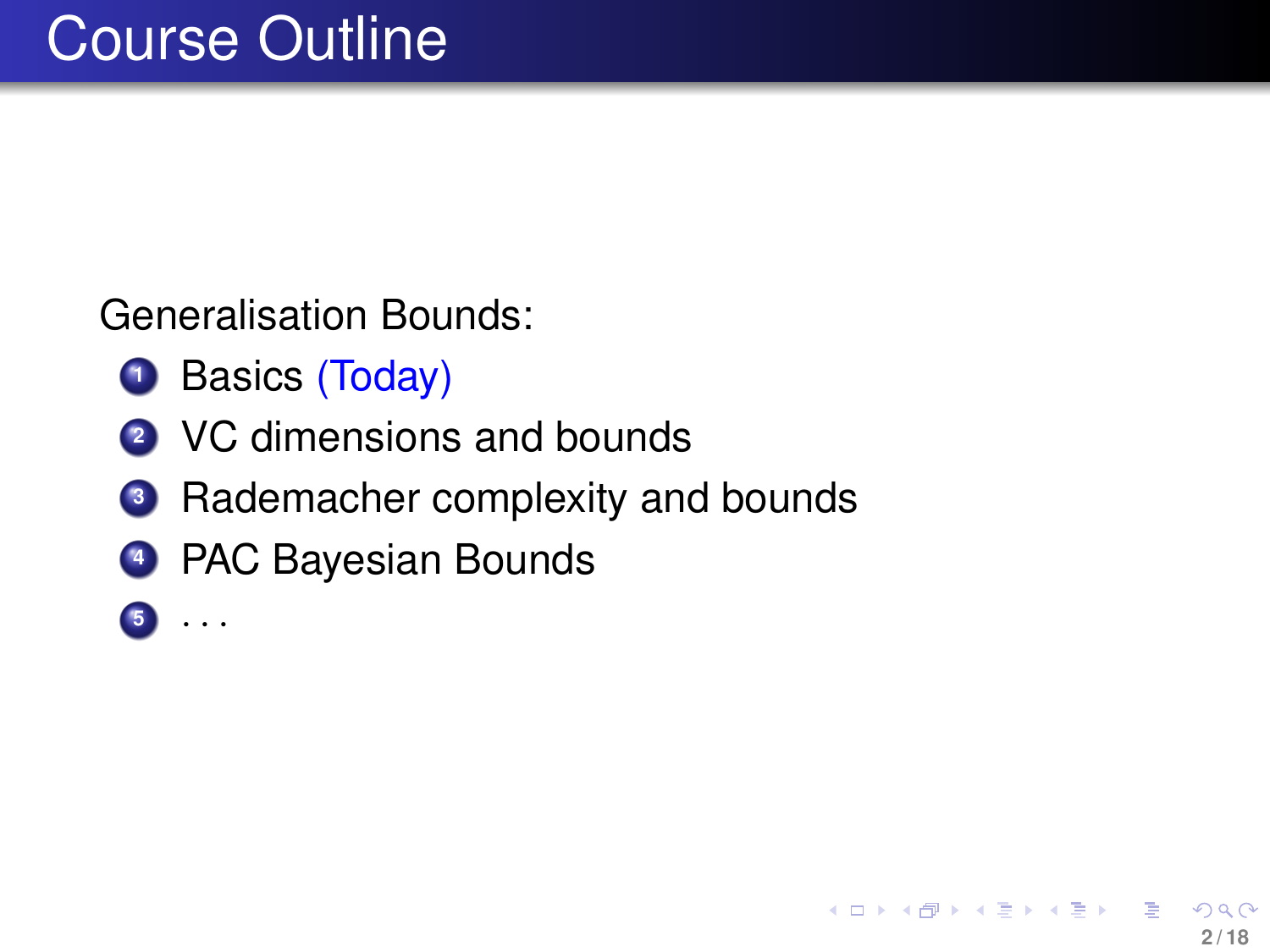# **History**

- **Pionneered by Vapnik and Chervonenkis (1968,** 1971), Sauer (1972), Shelah (1972) as Vapnik-Chevonenkis-Sauer Lemma
- Introduced in the west by Valiant (1984) under the name of "probably approximately correct" (PAC) Typical results state that with probability at least 1  $- \delta$ (probably), any classifier from hypothesis class which has low training error will have low generalisation error (approximately correct).
- Learnability and the VC dimension by Blumer *et al.* (1989), forms the basis of statistical learning theory
- Generalisation bounds, (1) SRM, Shawe-Taylor, Bartlett, Williamson, Anthony, (1998), (2) Neural Networks, Bartlett (1998).
- Soft margin bounds, Cristianini, Shawe-Taylor (2000), Shawe-Taylor, Cristianini (2002)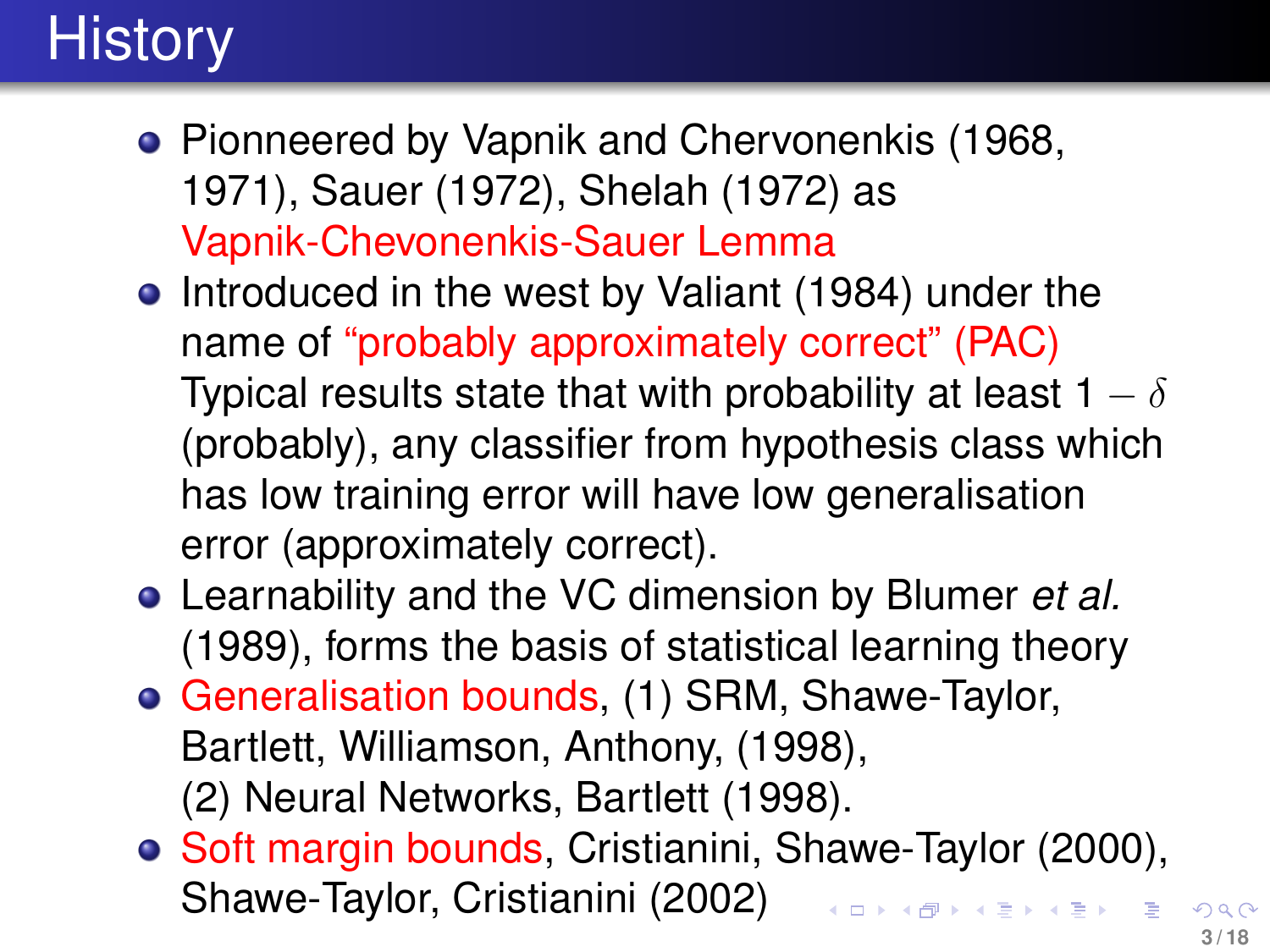- Apply Concentration inequalities, Boucheron *et al.* (2000), Bousquet, Elisseff (2001)
- Rademacher complexity, Koltchinskii, Panchenko (2000), Kondor, Lafferty (2002), Bartlett, Boucheron, Lugosi (2002), Bartlett, Mendelson (2002)
- PAC-Bayesian Bound proposed by McAllester (1999), improved by Seeger (2002) in Gaussian processes, applied to SVMs by Langford, Shawe-Taylor (2002), Tutorial by Langford (2005), greatly simplified proof by Germain *et al.* (2009).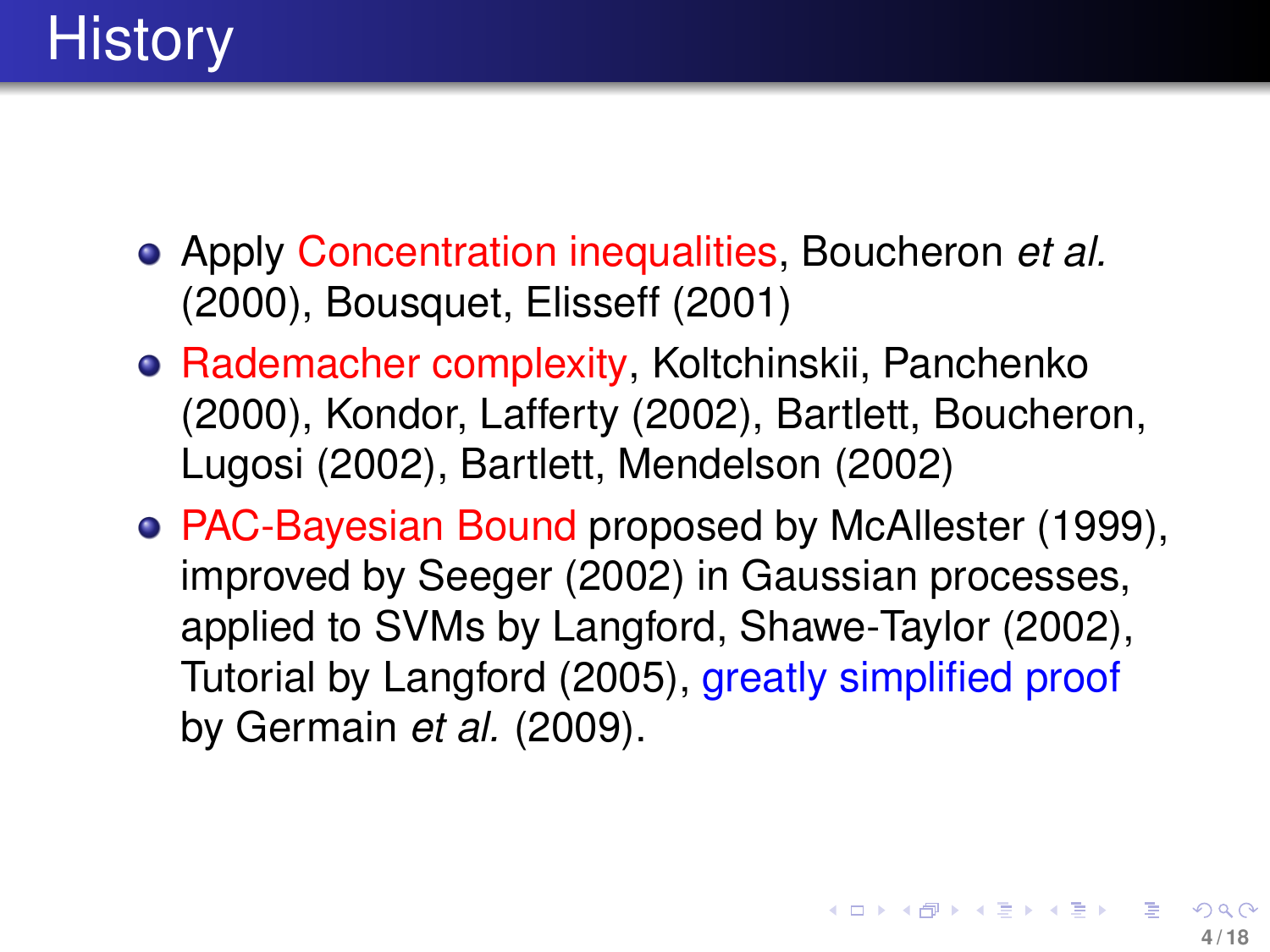- J Shawe-Taylor, N Cristianini's book "Kernel Methods" for Pattern Analysis", 2004
- V Vapnik's books "The nature of statistical learning theory", 1995 and "Statistical learning theory", 1998
- Bousquet *et al.*'s ML summer school tutorial "Introduction to Statistical Learning Theory", 2004
- · · ·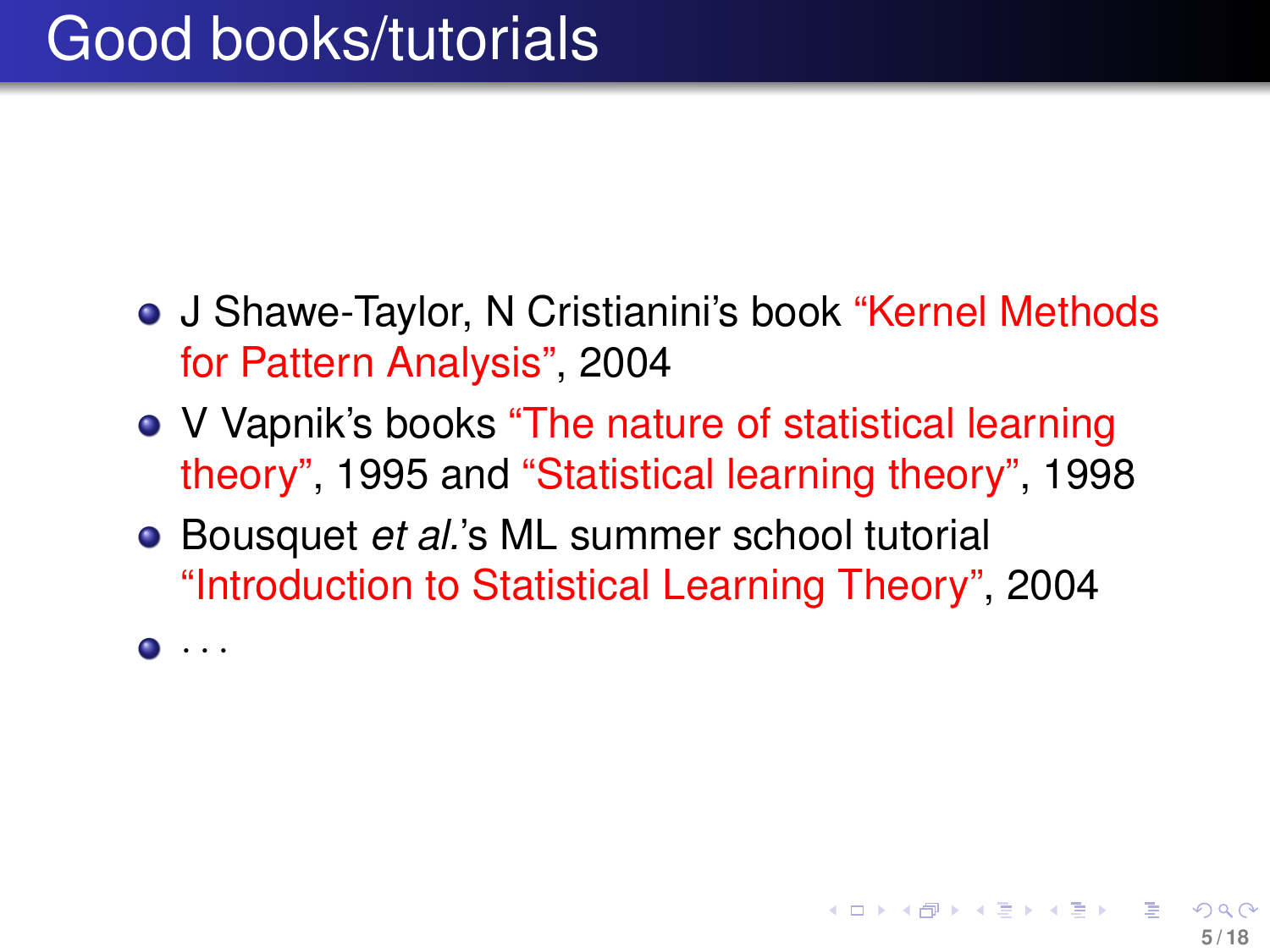### Risk

Given  $\{(x_1, y_1), \cdots, (x_n, y_n)\}$  sampled from a unknown but fixed distribution  $P(x, y)$ , the goal is to learn a hypothesis function  $g: \mathfrak{X} \to \mathfrak{Y}$ , for now assume  $\mathfrak{Y} = \{-1, 1\}$ .

A typical  $g(x) = \text{sign}(\langle \phi(x), w \rangle)$ , where  $\text{sign}(z) = 1$  if  $z > 0$ , sign(*z*) = −1 otherwise. Given a loss  $\ell(x, y, f)$ , (True) Risk

$$
R(w,\ell) = \mathbb{E}_{(x,y)\sim P} \ell(x,y,w)
$$

Empirical Risk

$$
R_n(w,\ell)=\frac{1}{n}\sum_{i=1}^n\ell(x_i,y_i,w)
$$

The hinge loss  $\ell(x, y, w) = [1 - y \langle \phi(x), w \rangle]_+.$ The zero-one loss  $\ell(x, y, w) = \mathbf{1}_{g(x) \neq y}$ .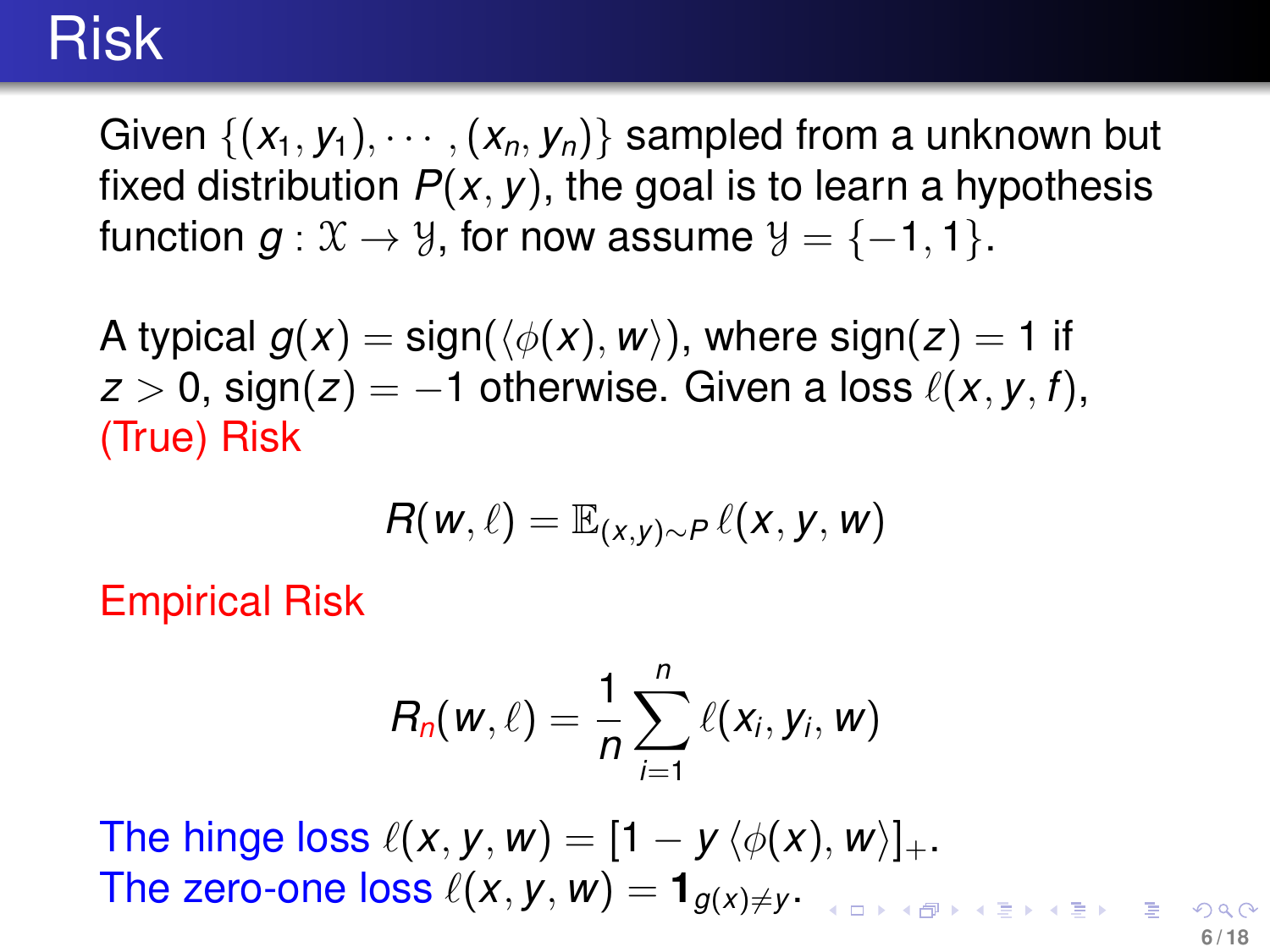Generalisation error is the error rate over all possible testing data from the distribution *P*, that is the risk w.r.t. zero loss,

$$
R(g) = \mathbb{E}_{(x,y)\sim P}[\mathbf{1}_{g(x)\neq y}]
$$

(Zero-one) Empirical risk

$$
R_n(g)=\frac{1}{n}\sum_{i=1}^n\mathbf{1}_{g(x_i)\neq y_i},
$$

which is in fact the training error.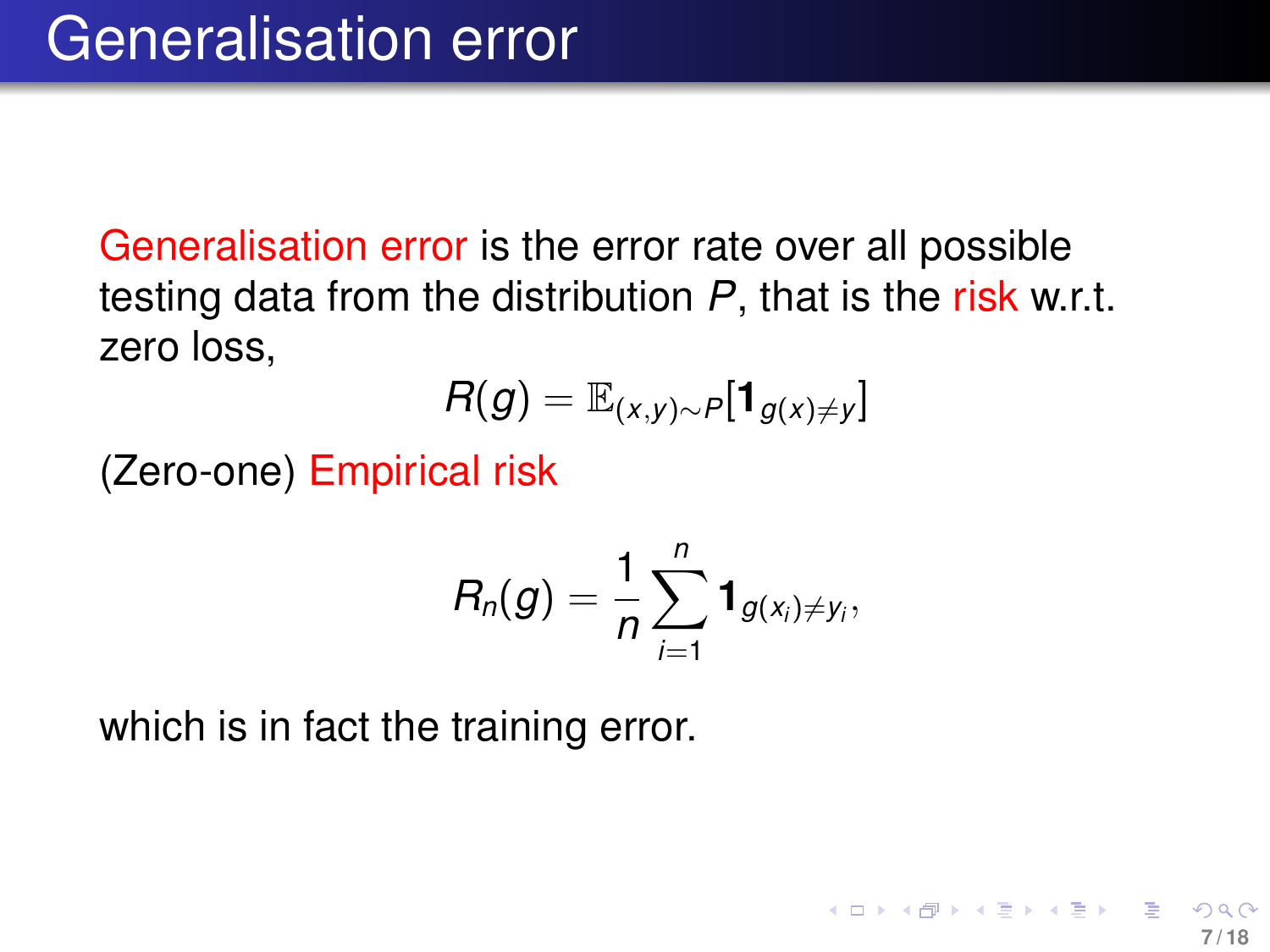Regularised empirical risk minimisation

$$
g_n = \operatornamewithlimits{argmin}_{g \in \mathcal{G}} R_n(g) + \lambda \Omega(g),
$$

where  $\Omega(g)$  is the regulariser, *e.g.*  $\Omega(g) = \|g\|^2.$   $\mathcal G$  is the hypothesis set. Unfortunately, above is not convex. It turns out that one can optimise

<span id="page-7-0"></span>
$$
w_n = \operatorname*{argmin}_{w \in W} R_n(w, \ell) + \lambda \Omega(w),
$$

as long as  $\ell$  is a surrogate loss of the zero-one loss.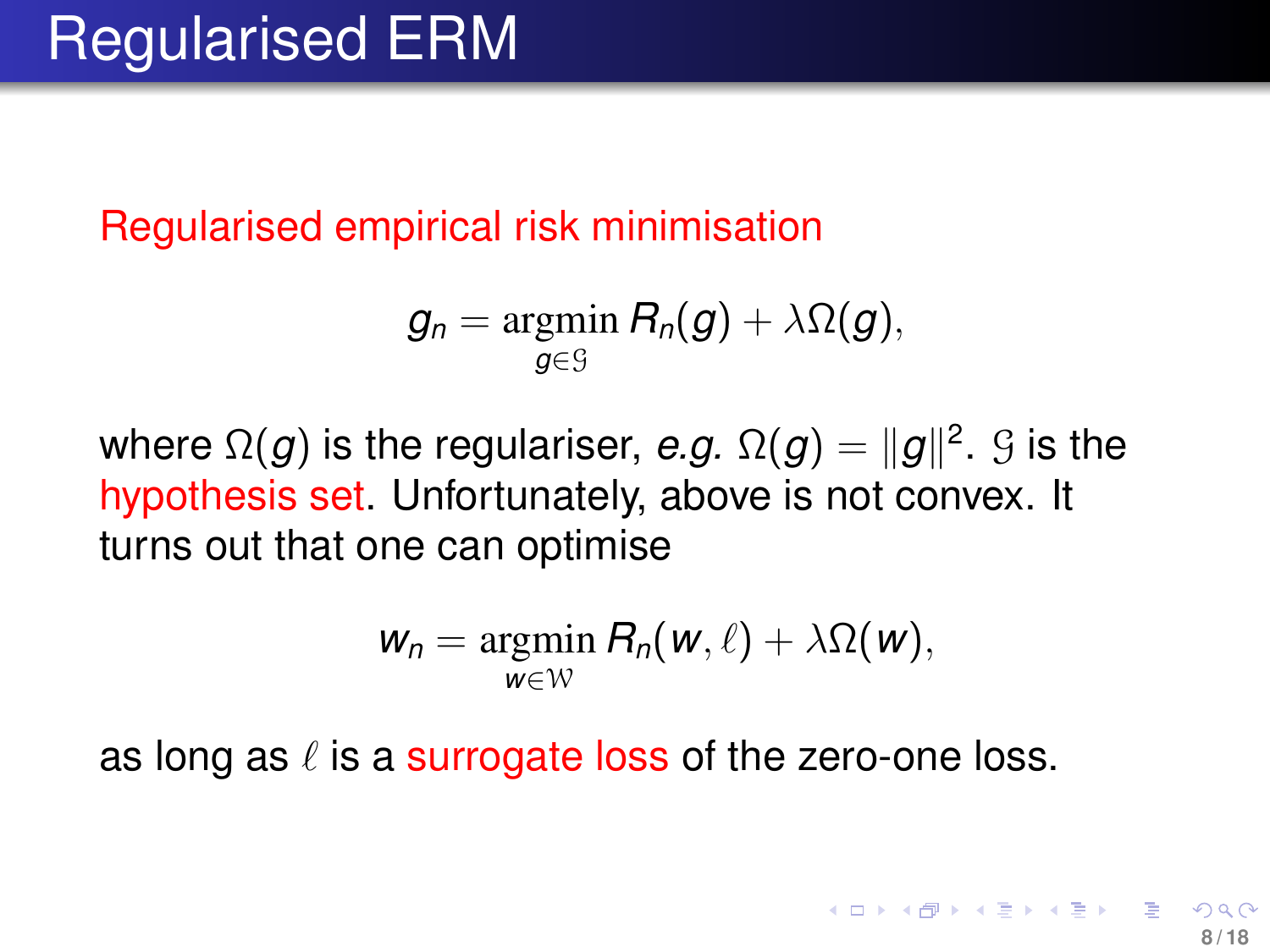### Approximation error and estimation error



Typical error bounds:

- $R(g_n) \leq R_n(g_n) + B_1(n, \mathcal{G})$  (1)
- $R(g_n) \le R(g^*) + B_2(n, 9)$  (2)
- $R(g_n) \le R(g_{\text{baves}}) + B_3(n, 9),$  (3)

where $B(n, \mathcal{G}) \geq 0$  $B(n, \mathcal{G}) \geq 0$  (a[n](#page-0-0)d usually  $B(n, \mathcal{G}) \rightarrow 0$  $B(n, \mathcal{G}) \rightarrow 0$  $B(n, \mathcal{G}) \rightarrow 0$  [as](#page-8-0)  $n \rightarrow +\infty$  $n \rightarrow +\infty$  $n \rightarrow +\infty$ )[.](#page-17-0)

<span id="page-8-0"></span>**9 / 18**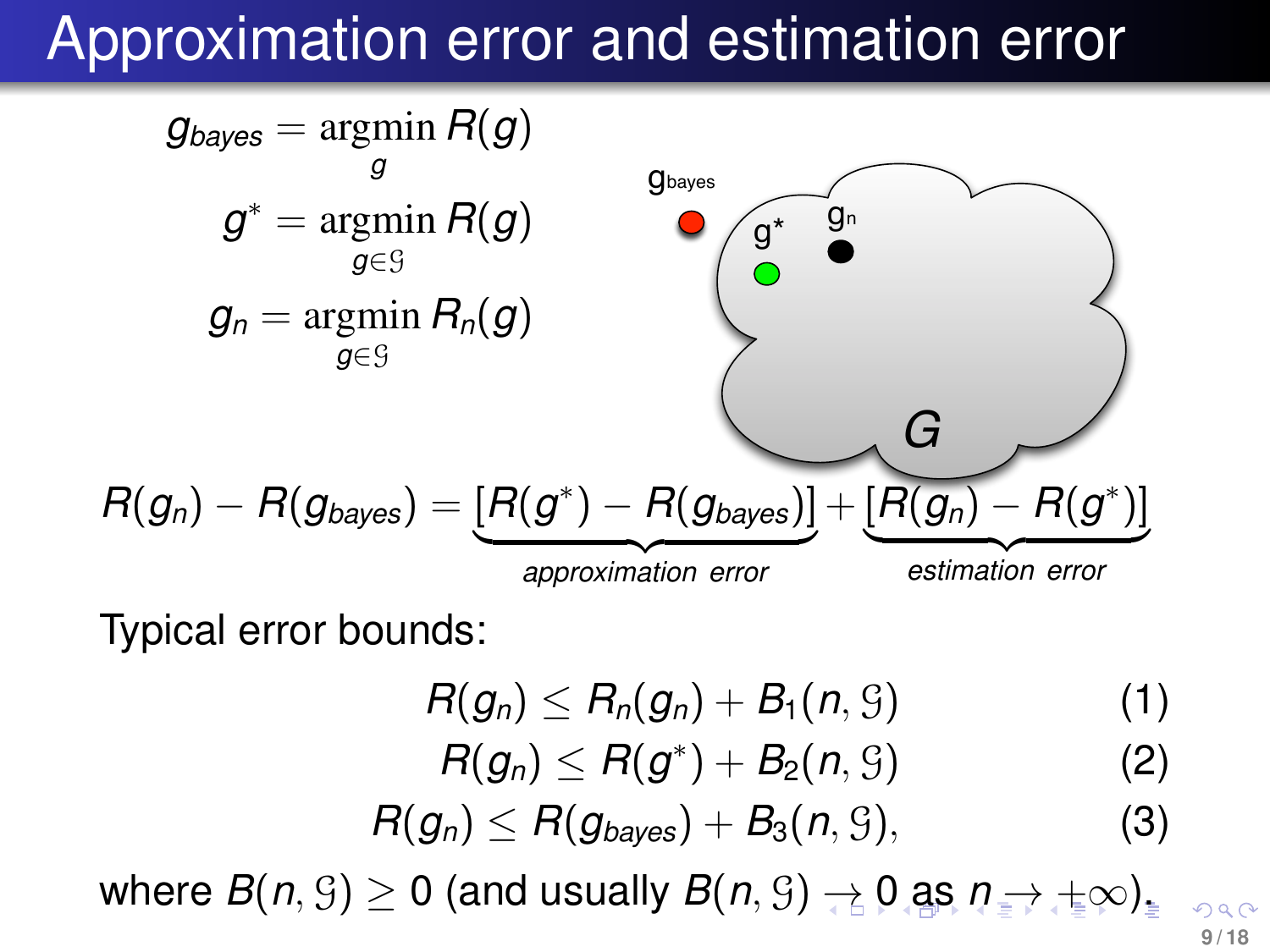# From Hoeffding's ineqaulity to a bound (1)

#### <span id="page-9-0"></span>How to get  $R(g) < R_n(g) + B(n, 9)$ ?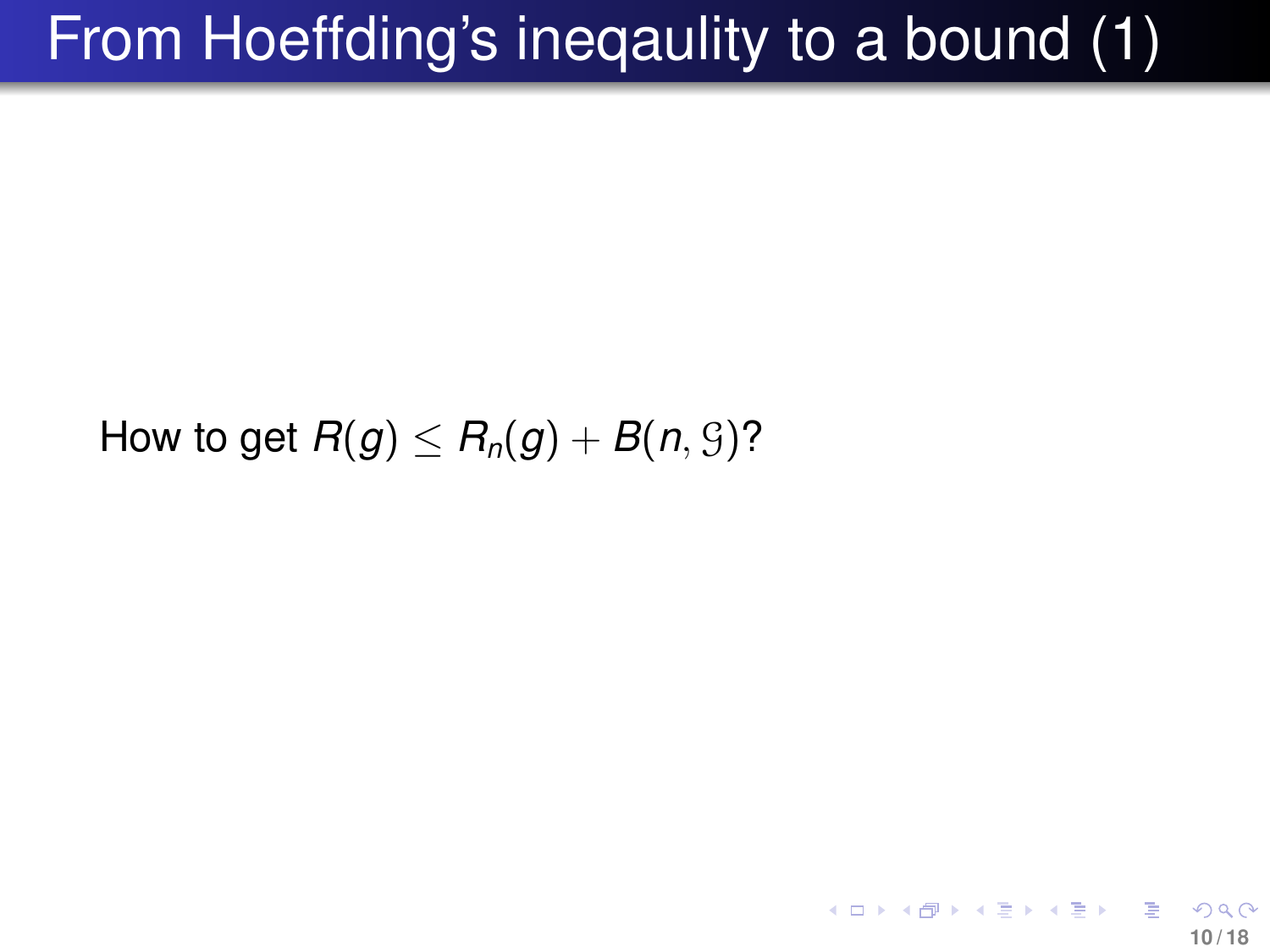# From Hoeffding's ineqaulity to a bound (2)

#### Theorem (Hoeffding)

Let  $Z_1, \dots, Z_n$  be n *i.i.d.* random variables with *f*(*Z*)  $\in$  [*a*, *b*]. Then for all  $\epsilon$   $>$  0, we have

$$
\Pr\Big(\Big|\frac{1}{n}\sum_{i=1}^n f(Z_i) - \mathbb{E}[f(Z)]\Big| > \epsilon\Big) \leq 2\exp\Big(-\frac{2n\epsilon^2}{(b-a)^2}\Big)
$$

Let  $Z = (X, Y)$  and  $f(Z) = \mathbf{1}_{g(X) \neq Y}$ , we have

$$
R(g) = \mathbb{E}(f(Z)) = \mathbb{E}_{(X,Y)\sim P}[\mathbf{1}_{g(X)\neq Y}]
$$
  

$$
R_n(g) = \frac{1}{n} \sum_{i=1}^n f(Z_i) = \frac{1}{n} \sum_{i=1}^n \mathbf{1}_{g(X_i)\neq Y_i}
$$

 $\Rightarrow$  Pr( $|R(g)-R_n(g)|>\epsilon)\leq 2\exp{(-2n\epsilon^2)}$ K ロ ▶ K 個 ▶ K 重 ▶ K 重 ▶ …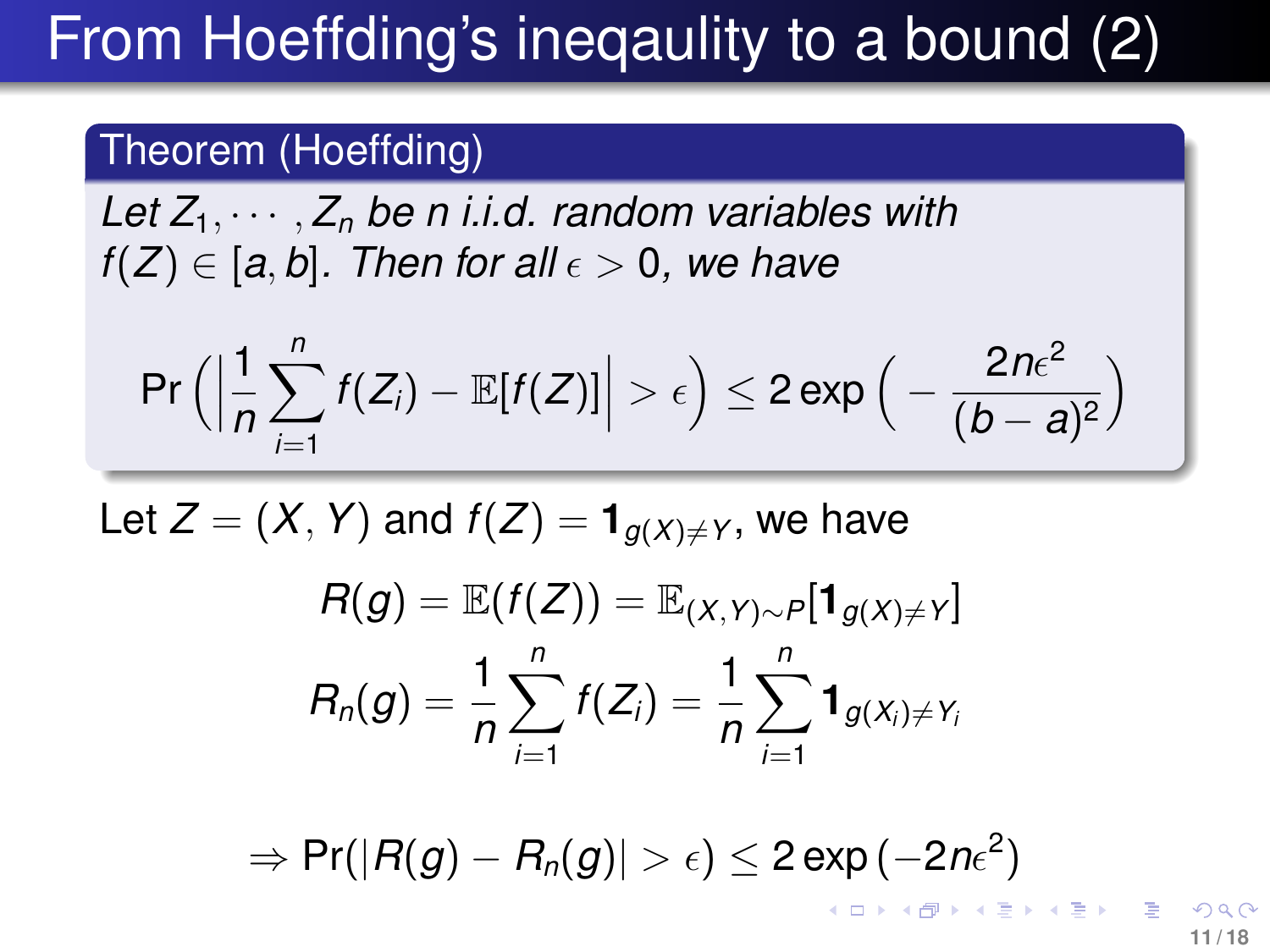# From Hoeffding's ineqaulity to a bound (3)

$$
\textsf{Pr}(|R(g)-R_{\textsf{n}}(g)|>\epsilon)\leq 2\exp{(-2n\epsilon^2)}
$$

Let  $\delta = 2\exp\left(-2n\epsilon^2\right) \Rightarrow \epsilon = \sqrt{\log(2/\delta)/2n}.$ 

 $\Rightarrow$  For training examples  $\{(x_1, y_1), \cdots, (x_n, y_n)\}$ , and for a hypothesis *g*, for any  $\delta \in (0,1)$  with probability at least  $1 - \delta$ .

$$
R(g) \leq R_n(g) + \sqrt{\frac{\log(\frac{2}{\delta})}{2n}}
$$

<span id="page-11-0"></span>K ロ ▶ K 優 ▶ K 결 ▶ K 결 ▶ │ 결 **12 / 18**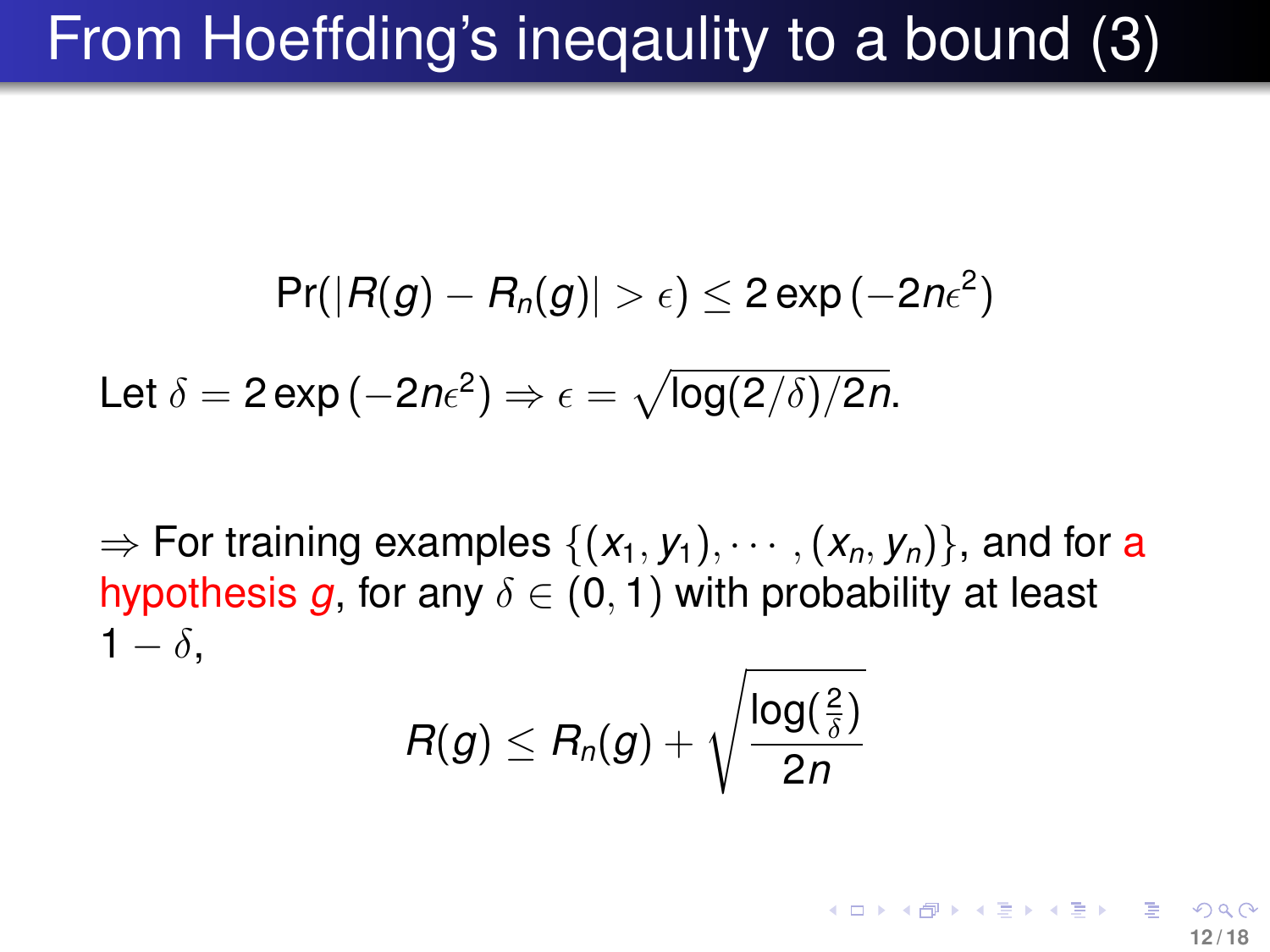### Union bound over finite many hypotheses

Let consider a finite hypothesis set  $\mathcal{G} = \{g_1, \dots, g_N\}.$ Union bound

$$
\Pr(\bigcup_{i=1}^N A_i) \leq \sum_{i=1}^N \Pr(A_i)
$$

$$
\begin{aligned} \mathsf{Pr}(R(g)-R_n(g)>\epsilon) &\leq 2\exp\left(-2n\epsilon^2\right) \Rightarrow \\ \mathsf{Pr}(\exists g\in\mathcal{G}:R(g)-R_n(g)>\epsilon) &\leq \sum_{i=1}^N\mathsf{Pr}(R(g_i)-R_n(g_i)>\epsilon) \\ &\leq 2N\exp\left(-2n\epsilon^2\right) \end{aligned}
$$

Let  $\delta = 2N$  exp ( $-2n\epsilon^2$ ), we have, for any  $\delta \in (0,1)$ , with probability at least  $1 - \delta$ ,

$$
\forall g \in \mathcal{G}, R(g) \leq R_n(g) + \sqrt{\frac{\log N + \log(\frac{1}{\delta})}{2n}} \text{ for } n \leq n \leq n+1}
$$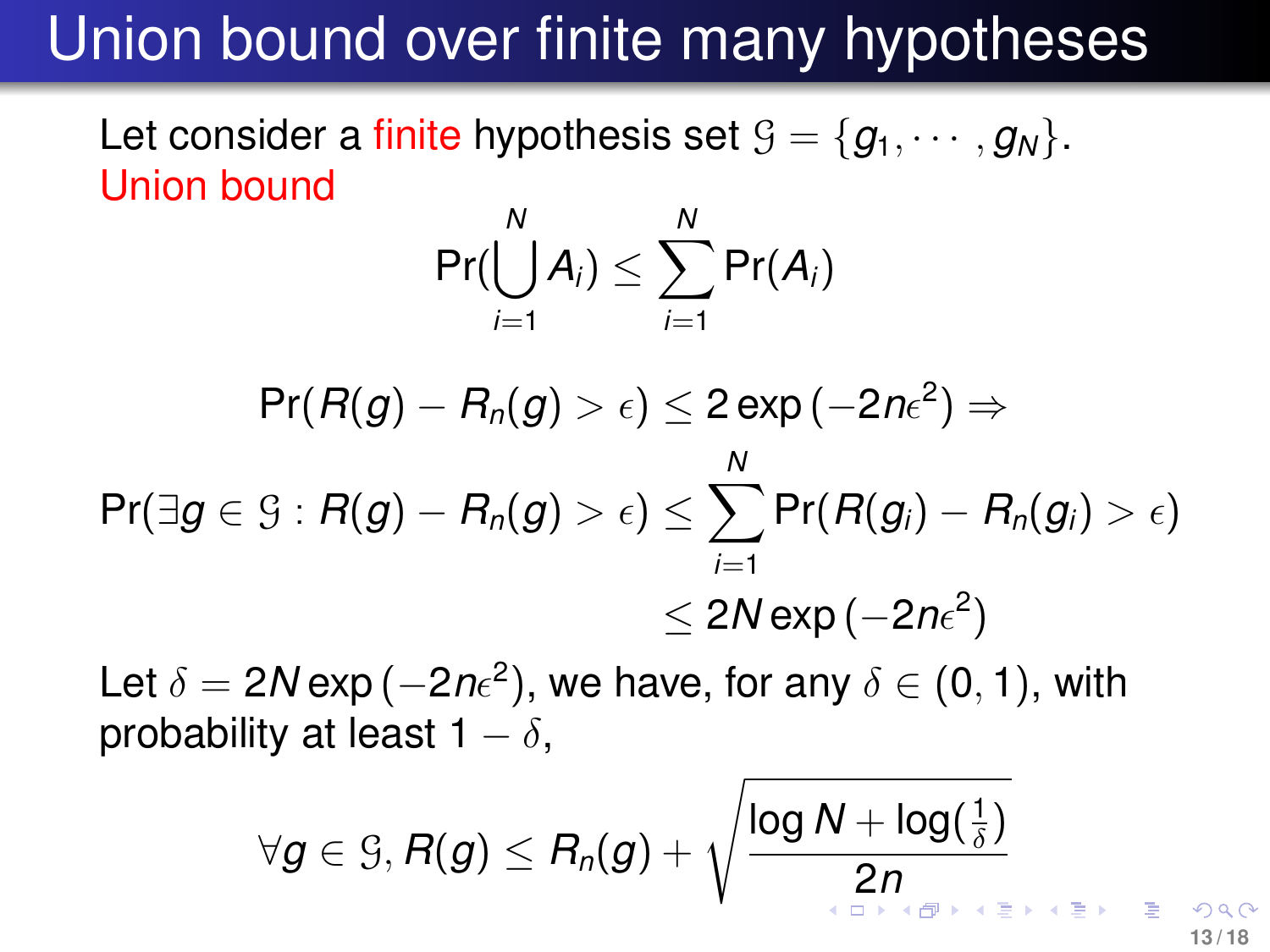Now we have

$$
\forall g \in \mathcal{G}, R(g) \leq R_n(g) + B_1(n, \mathcal{G}).
$$

How do we get bound like

<span id="page-13-0"></span>
$$
R(g_n) \leq R(g^*) + B_2(n, \mathcal{G})
$$
?

The latter is interesting because  $R(g_n)-R(g^*)$  is the estimation error. In fact, if the former is obtained, we can get the latter using the former.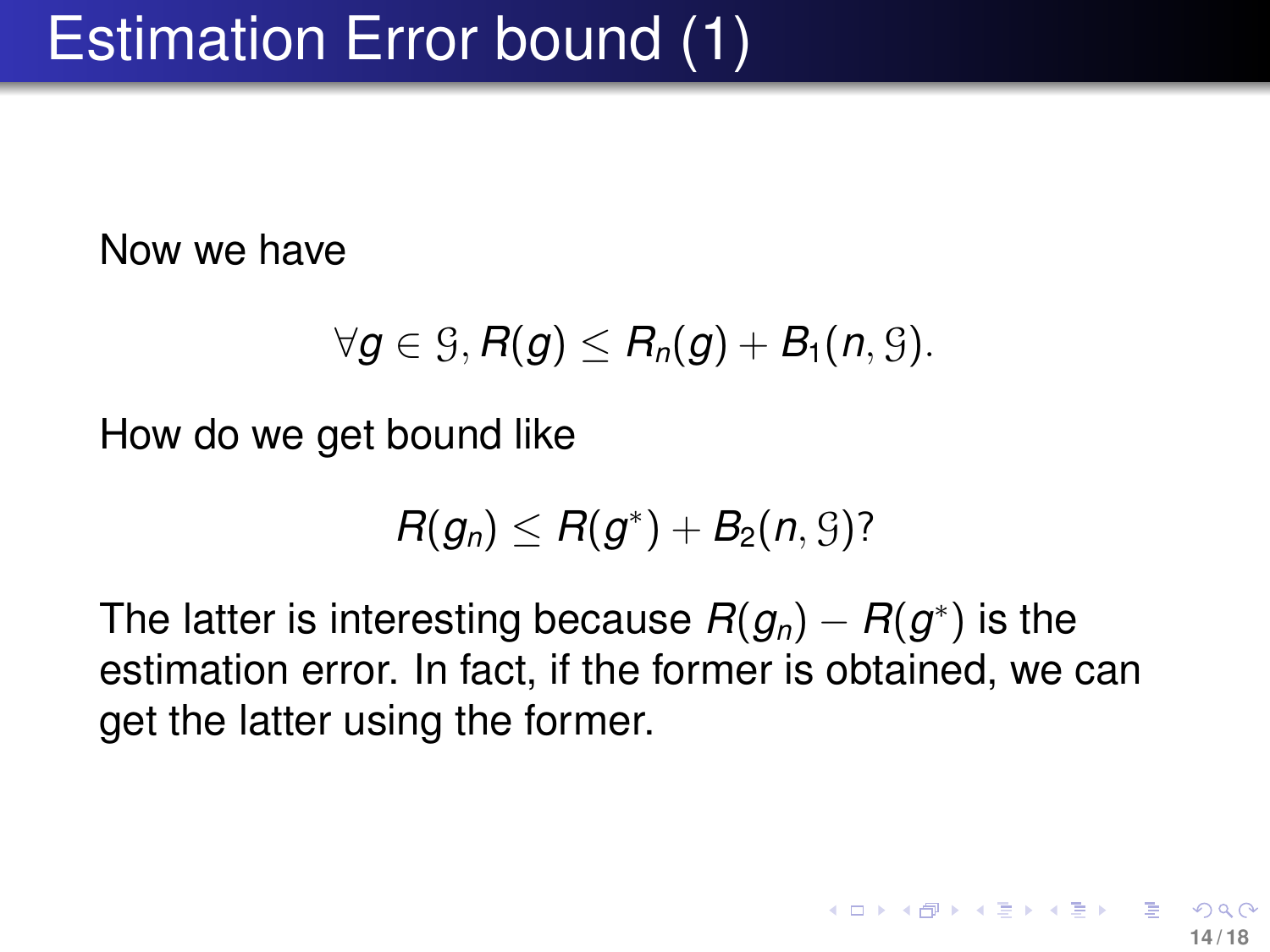# Estimation Error bound (2)

Derivation: By definition, we know  $R_n(g^*)\geq R_n(g_n)$ , so

$$
\begin{aligned} &R(g_n)=R(g_n)-R(g^*)+R(g^*)\\ &\leq R_n(g^*)-R_n(g_n)+R(g_n)-R(g^*)+R(g^*)\\ &= (R_n(g^*)-R(g^*))+R(g_n)-R_n(g_n)+R(g^*)\\ &\leq |R(g^*)-R_n(g^*)|+|R(g_n)-R_n(g_n)|+R(g^*)\\ &\leq 2\sup_{g\in \mathcal{G}}|R(g)-R_n(g)|+R(g^*)\\ &\leq R(g^*)+2B_1(n,\mathcal{G})\end{aligned}
$$

For any  $\delta \in (0, 1)$ , we have with probability at least  $1 - \delta$ ,

$$
\forall g \in \mathcal{G}, R(g) \leq R(g^*) + 2\sqrt{\frac{\log N + \log(\frac{1}{\delta})}{2n}}
$$

**15 / 18**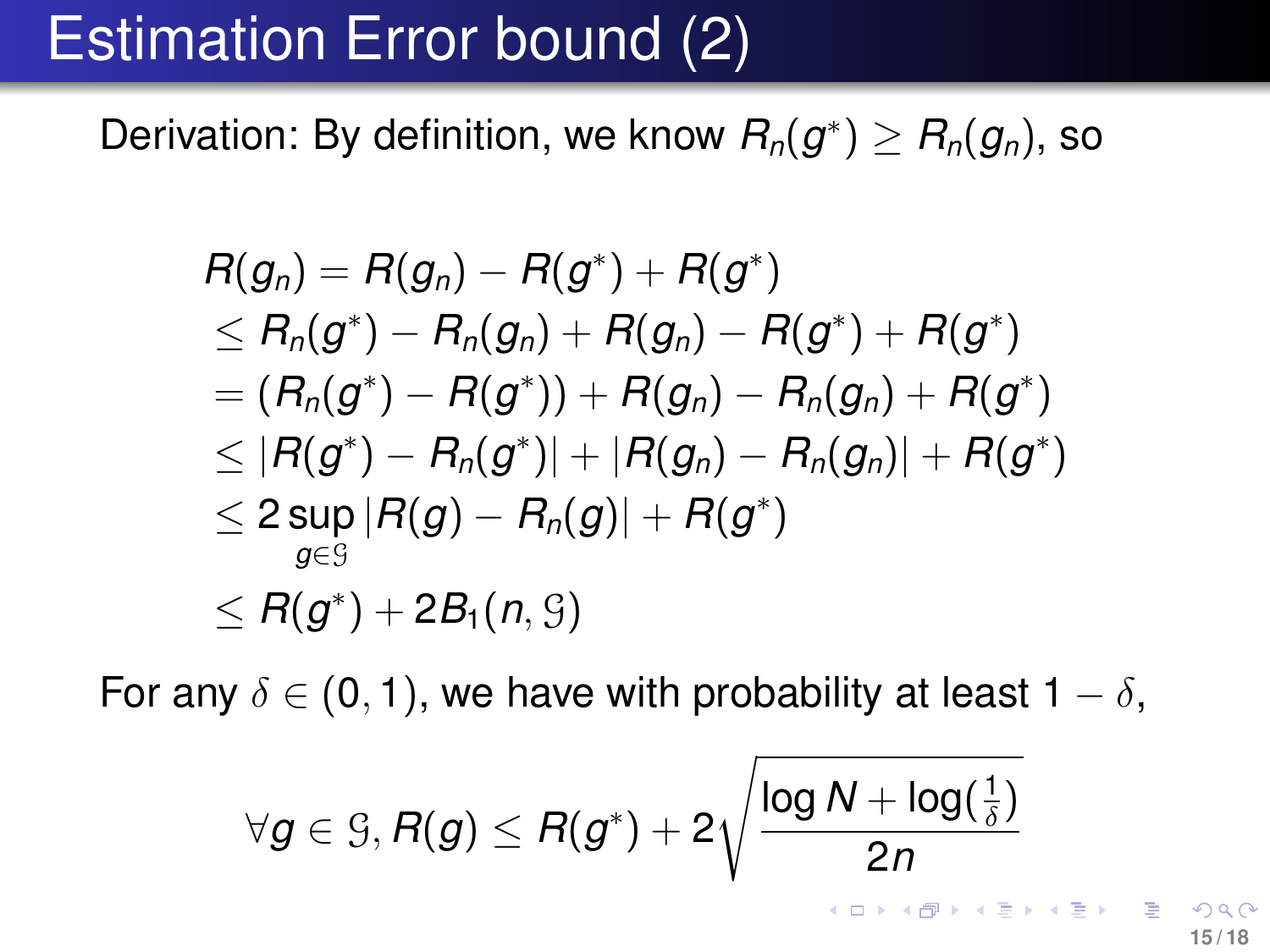The bound we have shown only works for a finite hypothesis set  $\mathfrak{G}=\{\pmb{\mathcal{g}}_1,\cdots,\pmb{\mathcal{g}}_N\}$ . Obviously  $\sqrt{\frac{\log N+\log(\frac{1}{\delta})}{2n}}$ 2*n* does not exist if  $N = +\infty$ . This is because we were counting the number of hypothesis when applying the union bound technique

$$
\begin{aligned} \mathsf{Pr}(\exists g \in \mathcal{G}: R(g) - R_n(g) > \epsilon) &\leq \sum_{i=1}^N \mathsf{Pr}(R(g_i) - R_n(g_i) > \epsilon) \\ &\leq 2N\exp\left(-2n\epsilon^2\right) \end{aligned}
$$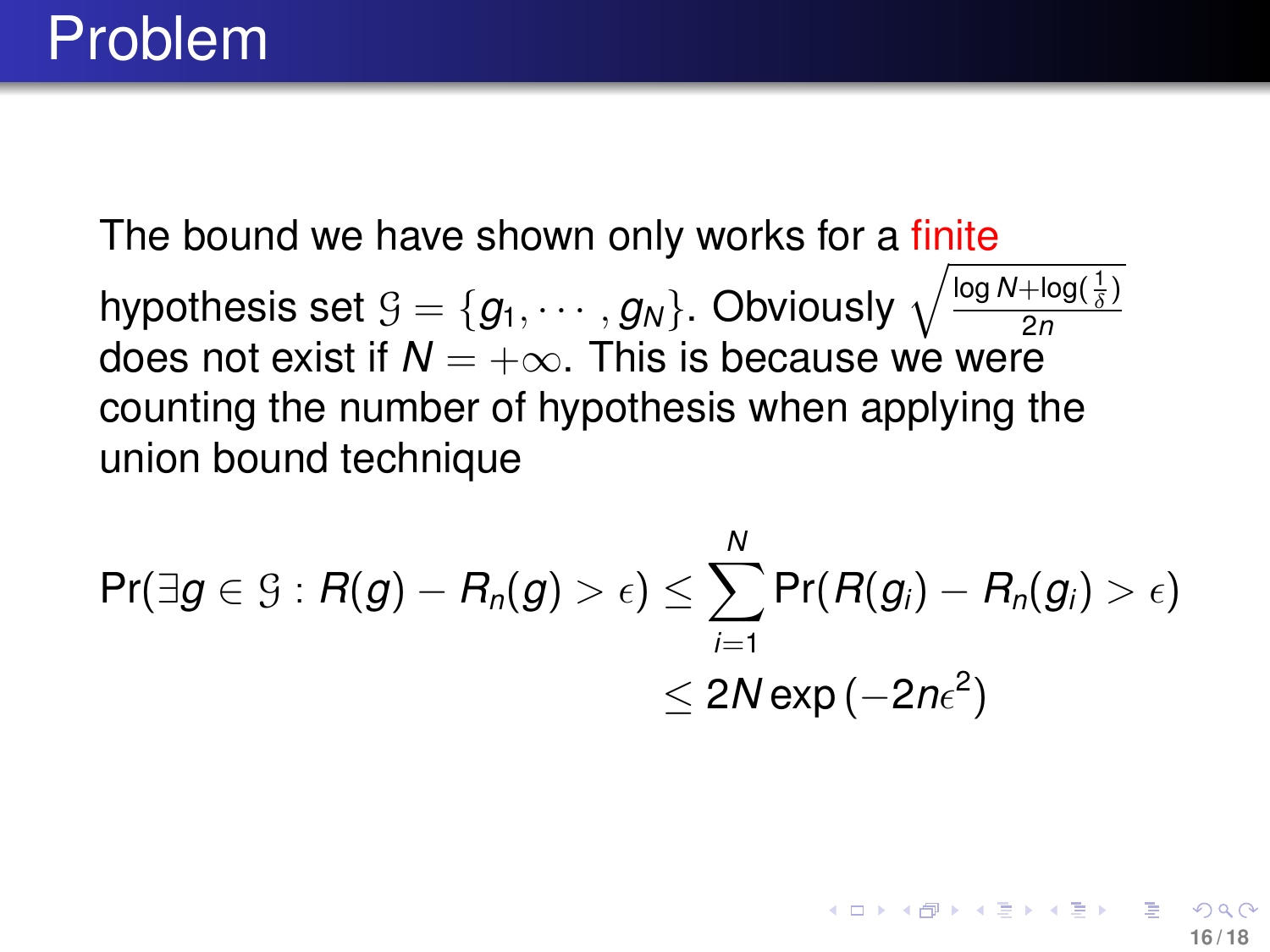### A simple fix (for countably infinite)

For any 
$$
g
$$
,  $\delta_g := \Pr\left(R(g) - R_n(g) > \epsilon\right) \leq 2 \exp\left(-2n\epsilon^2\right)$ 

$$
\Rightarrow \,\, \epsilon \leq \sqrt{\frac{\log(\frac{2}{\delta_g})}{2n}} \Rightarrow \Pr(\exists g \in \mathbb{G}: R(g) - R_n(g) > \epsilon) \leq \sum_{g \in \mathbb{G}} \delta_g
$$

If 
$$
\sum_{g \in \mathcal{G}} \delta_g < +\infty
$$
, let  $\delta = \sum_{g \in \mathcal{G}} \delta_g$ .

$$
\textsf{Pr}\left(\exists g\in\mathcal{G}:R(g)-R_n(g)>\sqrt{\frac{\log(\frac{2}{\delta_g})}{2n}}\right)\leq\delta
$$

Let  $P(g) := \delta_g/\delta,$  we have log $(\frac{2}{\delta_d})$  $\frac{2}{\delta_g}) = \mathsf{log}(\frac{1}{P(g)}$  $\frac{1}{P(g)}) + \log(\frac{2}{\delta})$  $\frac{2}{\delta}$ ). Thus for any  $\delta \in (0, 1)$ , with probability at least  $1 - \delta$ ,

$$
\forall g \in \mathcal{G}, R(g) \leq R(g^*) + 2\sqrt{\frac{\log(\frac{1}{P(g)}) + \log(\frac{2}{\delta})}{2n}}
$$

**17 / 18**